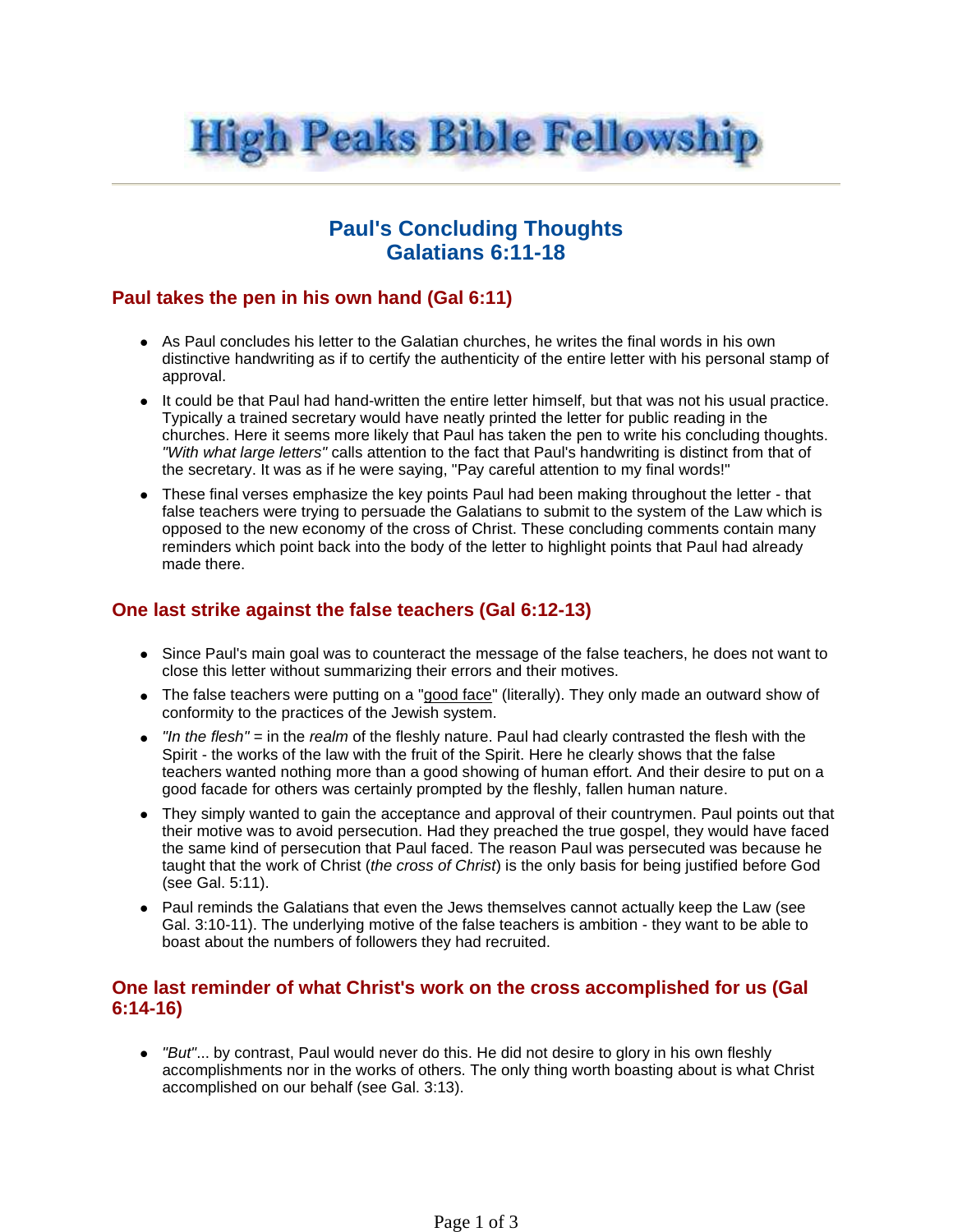- Our fleshly accomplishments count for nothing toward our justification before God. That is why Paul reminds believers that we have been crucified with Christ (see Gal. 2:20) and we are no longer in slavery to the desires of the flesh. We are no longer bound to try to impress the world like the false teachers were doing.
- "Circumcision nor uncircumcision" = here Paul reminds us that being a Jew or being a Gentile does not provide any advantage when standing before God (see Gal. 5:6). The only thing that counts is being a "NEW CREATION". The creation of something entirely new is something that only God can accomplish, and that is the only thing that matters in our justification before God.
- "This rule" = the previous verse (Gal. 6:15) contains a "rule" that Paul wants every believer to live by. This rule is that Jewish/Gentile distinctions mean nothing when it comes to salvation - the only thing that counts is being a new creature. Walking according to this rule means giving up any hope that human effort will be effective in attaining righteousness before God - that salvation comes by faith alone in Christ alone.
- Those who walk by this rule will have peace with God as well as being the objects of His mercy it is God who justifies believers on the basis of the finished work of Christ.
- $\bullet$  "The Israel of God" = believing Jews; Israelites who are walking by this rule. God has always worked with the believing remnant of the nation of Israel (see Romans 9 - 11).

## **One last testimony to Paul's apostleship (Gal 6:17)**

- "Cause trouble for me" = (literally) give me troubles; cause Paul to defend his apostolic authority as well as the truth of his gospel message. Paul had gone to a great deal of trouble to accomplish this in the letter to the Galatians. He had answered the "troublemakers" in such a way that "from now on" he should not need to do so again.
- "The brand-marks of Jesus" = these were the kinds of "brands" that were given to slaves in order to identify their owner. Brands were also marked on soldiers, captives, and servants in the pagan temples. Paul certainly bore in his body the brand marks of suffering for Jesus (see Second Corinthians 11:23-28).
- Paul's own battered physical body testified to the authenticity of his apostleship!

#### **One final blessing on Paul's brethren (Gal 6:18)**

- Grace is the undeserved favor of God that give us new life, and it also provides us with a new desire and power to live in a way that pleases God. Everything that Paul has said about the work of Christ on our behalf is the result of the grace of God.
- $\bullet$  Paul addresses them as "brethren" at several places in this letter (see Gal. 4:12; 5:11; 6:1). But he has spoken very sternly, and before he closes he wants to make sure they understand that he holds great affection for them as his brethren in Christ.

We must avoid the temptation to put on a good show to get the approval of others or to gather a band of followers. If we boast in anything we should boast only in what Christ has done for us on the cross. We should live every day in light of our new life in Christ, realizing that persecution might be the consequence of such a life lived for Christ.

### **Was the letter to the Galatians effective?**

• After the Jerusalem Council (Acts 15:3-31) and after a period of ministry in the church at Antioch in Syria (Acts 15:32-35), Paul said, "Let us return and visit the brethren in every city in which we proclaimed the Word of the Lord and see how they are" (Acts 15:36). These "brethren" were in the churches of Galatia to whom Paul ministered during his first missionary journey.